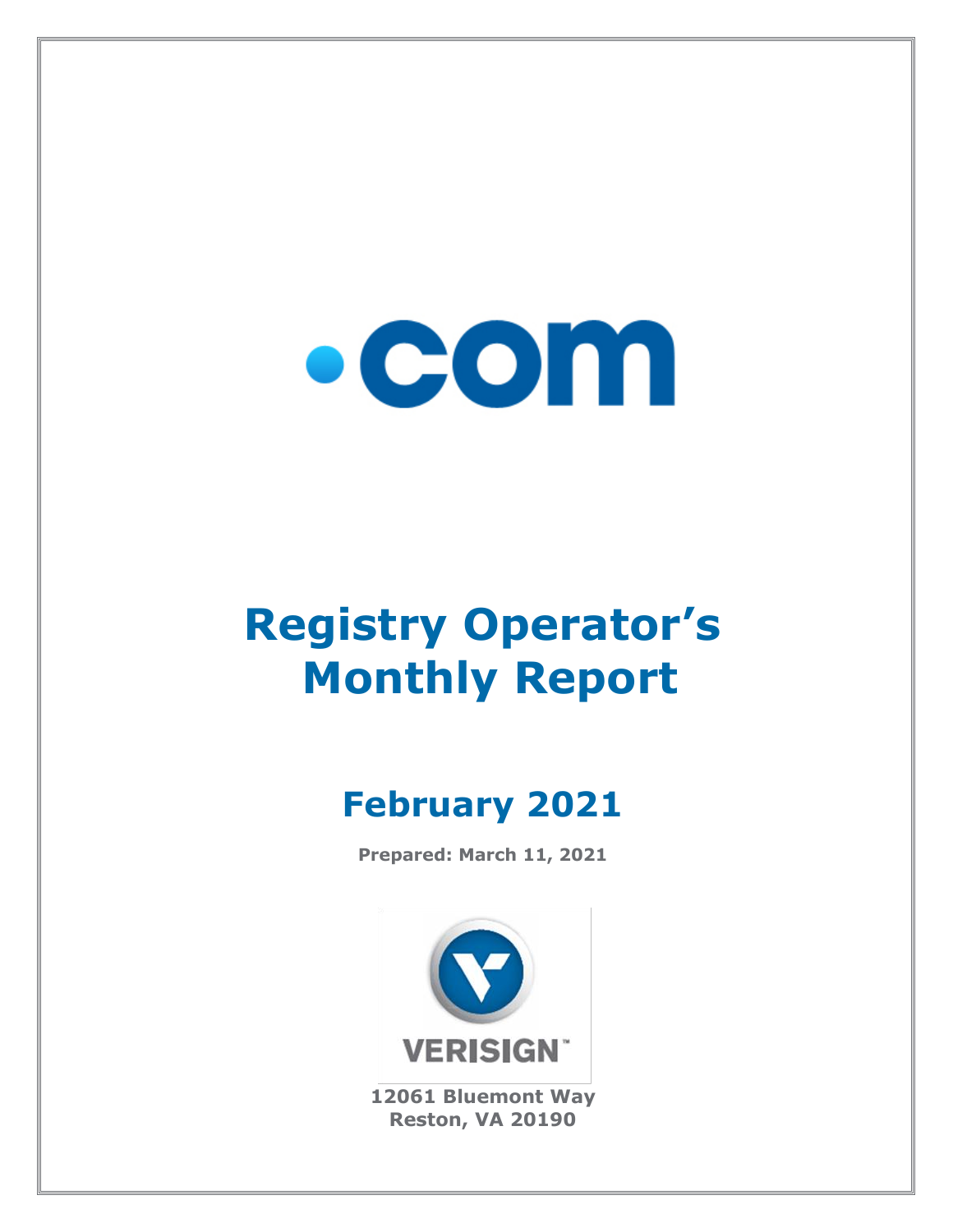As required by the.com Registry Agreement (Section 3.1(c)(iv)), this report provides an overview of Verisign Registry activity through the end of the reporting month. The information is primarily presented in table and chart format with text explanations as deemed necessary. **The information is provided to satisfy requirements listed in Appendix 4A of the .com Registry Agreement.** In accordance with Appendix 4A, "ICANN will use reasonable commercial efforts to preserve the confidentiality of the information reported until three (3) months after the end of the month to which the reports relate."

Information is organized as follows:

- [1. Service Level Agreement Performance Report \(Appendix 4A, Item 1\)](#page-2-0) ...............3
- [2. Per-Registrar Transactions Report \(Appendix 4A,](#page-3-0) Item 2) ...............................4
- [3. Registry Functions Activity Report \(Appendix 4A, Item 3\)](#page-7-0) ...............................8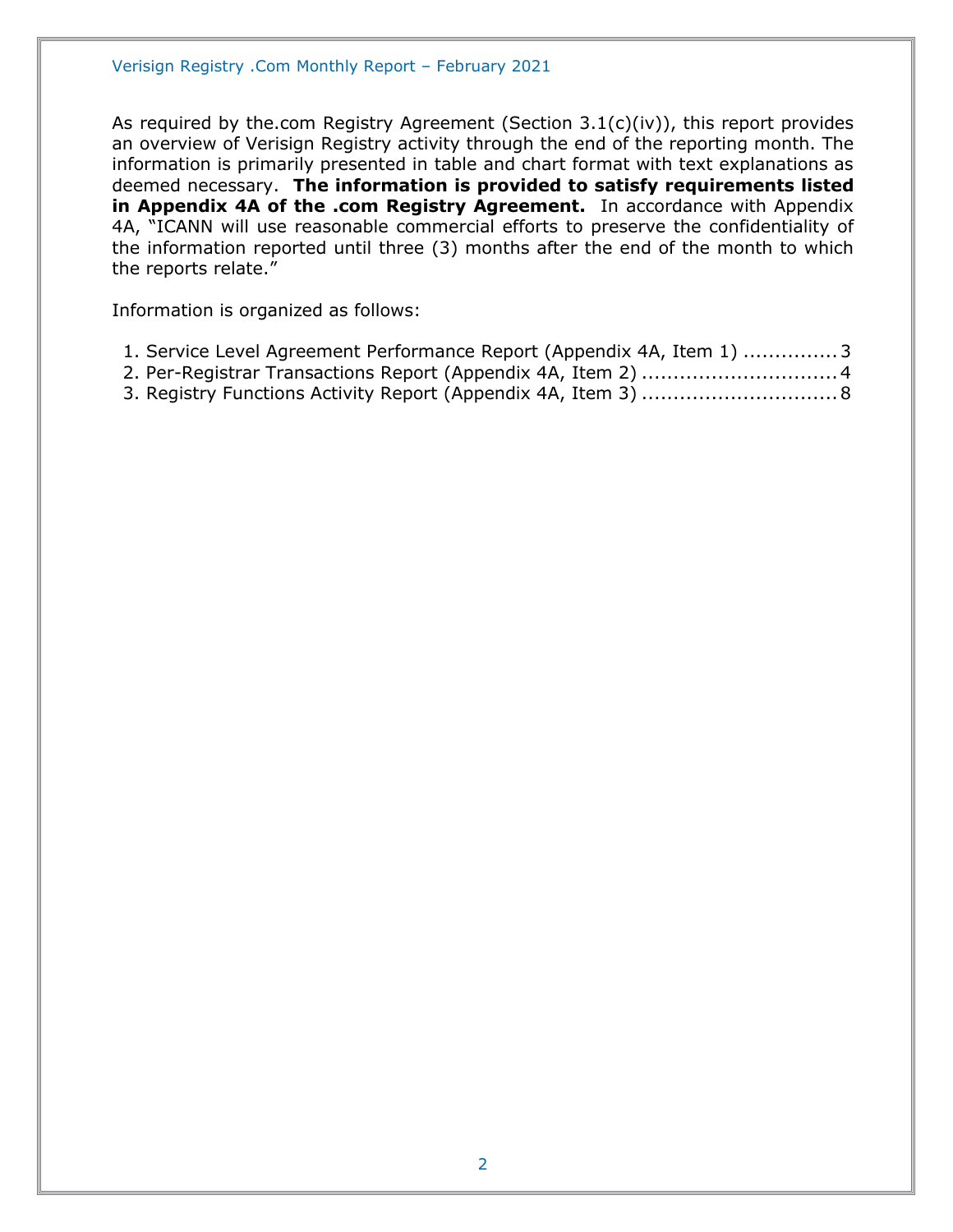#### <span id="page-2-0"></span>**1. Service Level Agreement Performance Report (Appendix 4A, Item 1)**

**Table 1** compares Service Level Agreement (SLA) Requirements with actual performance measures for the reporting month. In accordance with Section 3.1(d)(ii) of the .com Registry Agreement, the performance specifications for the operation of the .com TLD are set forth in in Appendix 7 of the .com Registry Agreement.

#### **Metric .com SLA Requirement Actual Performance Service Availability** SRS 99.99% Year 100% - (0 minutes Unplanned Downtime YTD) 30 Minutes/Month (Unplanned) | 0 minutes (Unplanned) DNS Name Server | 100% / Month | 100% Whois 100% / Month 100% 100% **Planned Outage Duration** SRS – Regular | 45 Minutes / Month | 0 hours 15 minutes SRS - Extended 4 Hours (240 Minutes) / 1 Per Year 0 hours 00 minutes - Last Outage Taken October 2020 SRS - Extended 8 Hours (480 Minutes) / 1 Every 3 Years 0 minutes – None Taken Since June 2005 DNS Name Server  $\begin{array}{ccc} \hline \text{Not} & \text{Allowed} & \text{O} & \text{O} \\ \hline \end{array}$ Whois  $\vert$  Not Allowed  $\vert$  0 minutes **Planned Outage Timeframe** SRS | 0100 – 0900 UTC Sunday 0100 – 0115 UTC Sunday 02/28/2021 DNS Name Server Not Allowed Not Applicable Whois  $\vert$  Not Allowed  $\vert$  Not Applicable **Planned Outage Notification SRS** 30 Days General Maintenance 1/28/2021 90 Days Updates and Upgrades | Not Applicable DNS Name Server | Not Allowed | Not Applicable Whois | Not Allowed | Not Applicable **Processing Time** Check Domain Average 25 milliseconds for 95% 0.69 milliseconds Add / Create Domain Average 1.1 50 milliseconds for 95% 1.500 milliseconds Delete Domain Average 100 milliseconds for 95% 14.39 milliseconds Modify / Update Domain Average 100 milliseconds for 95% 12.16 milliseconds Whois Ouery **1** 5 milliseconds for 95% 1 0.96 milliseconds

#### **Table 1 – .com Service Level Agreement Performance**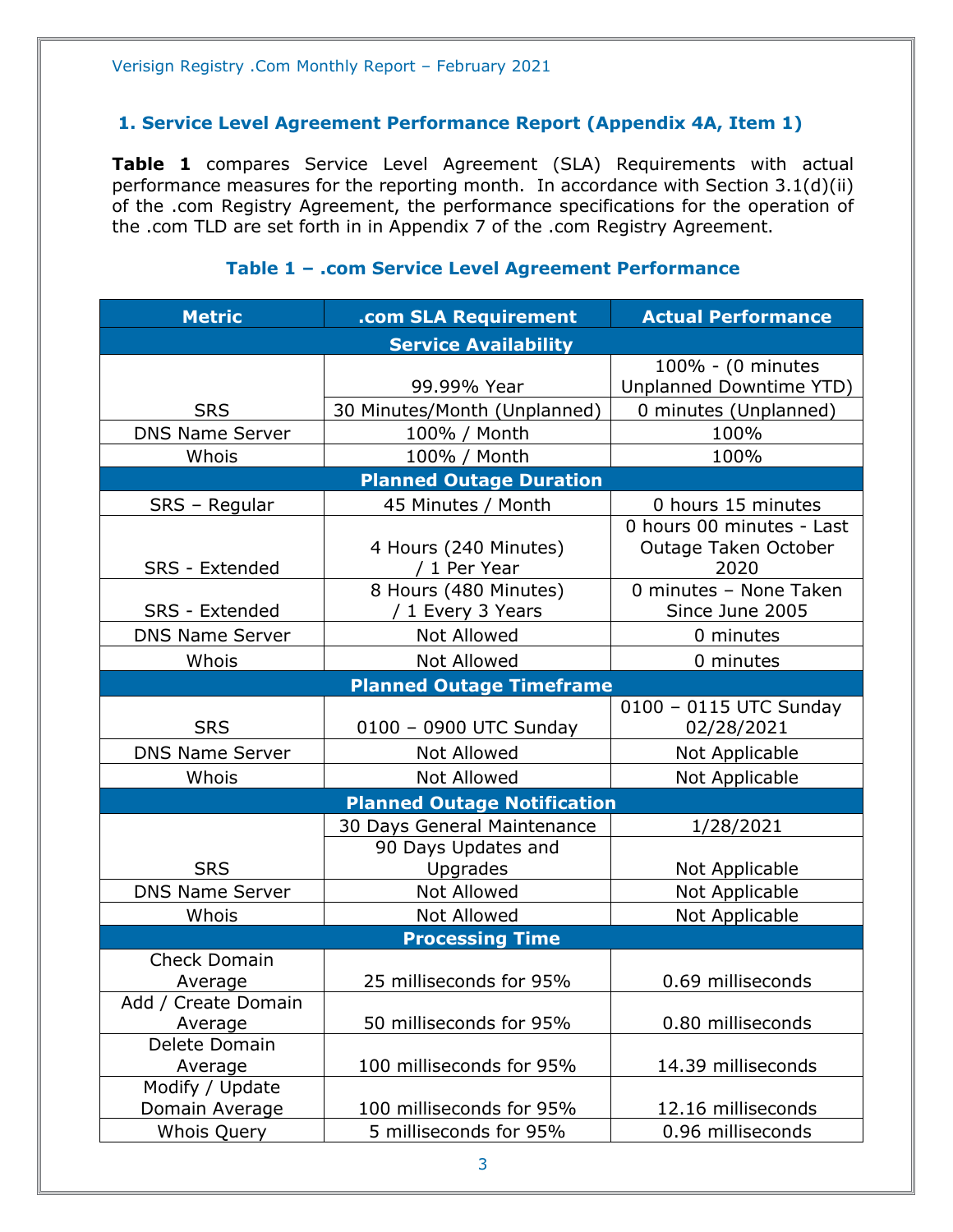| <b>Metric</b>           | .com SLA Requirement     | <b>Actual Performance</b> |  |
|-------------------------|--------------------------|---------------------------|--|
| <b>DNS Name Server</b>  |                          |                           |  |
| Resolution              | 100 milliseconds for 95% | 1.63 milliseconds         |  |
| <b>Update Frequency</b> |                          |                           |  |
| <b>DNS Name Server</b>  | 3 Minutes for 95%        | 16.56 seconds             |  |
| Whois                   | 3 Minutes for 95%        | 16.46 seconds             |  |

### <span id="page-3-0"></span>**2. Per-Registrar Transactions Report (Appendix 4A, Item 2)**

The table below defines the fields that are included in the .COM Per-Registrar Transactions Report, which is provided in accordance with Appendix 4A.

| Field # | <b>Field Name</b> | <b>Description</b>                                                                                                                                                                                                                                                                                                            |
|---------|-------------------|-------------------------------------------------------------------------------------------------------------------------------------------------------------------------------------------------------------------------------------------------------------------------------------------------------------------------------|
| 01      | registrar-name    | Registrar's full corporate name as registered with<br><b>IANA</b>                                                                                                                                                                                                                                                             |
| 02      | iana-id           | For cases where the registry operator acts as<br>registrar (i.e., without the use of an ICANN<br>accredited registrar) either 9998 or 9999 should<br>be used depending on registration type, otherwise<br>the sponsoring Registrar IANA id should be used<br>as specified in<br>http://www.iana.org/assignments/registrar-ids |
| 03      | total-domains     | total domains under sponsorship in any EPP<br>status but pendingCreate that have not been<br>purged                                                                                                                                                                                                                           |
| 04      | total-nameservers | total name servers (either host objects or name<br>server hosts as domain name attributes)<br>associated with domain names registered for the<br>TLD in any EPP status but pendingCreate that<br>have not been purged                                                                                                         |
| 05      | net-adds-1-yr     | number of domains successfully registered (i.e.,<br>not in EPP pendingCreate status) with an initial<br>term of one (1) year (and not deleted within the<br>add grace period). A transaction must be<br>reported in the month the add grace period ends.                                                                      |
| 06      | net-adds-2-yr     | number of domains successfully registered (i.e.,<br>not in EPP pendingCreate status) with an initial<br>term of two (2) years (and not deleted within the<br>add grace period). A transaction must be<br>reported in the month the add grace period ends.                                                                     |
| 07      | net-adds-3-yr     | number of domains successfully registered (i.e.,<br>not in EPP pendingCreate status) with an initial<br>term of three (3) years (and not deleted within<br>the add grace period). A transaction must be<br>reported in the month the add grace period ends.                                                                   |
| 08      | net-adds-4-yr     | number of domains successfully registered (i.e.,<br>not in EPP pendingCreate status) with an initial                                                                                                                                                                                                                          |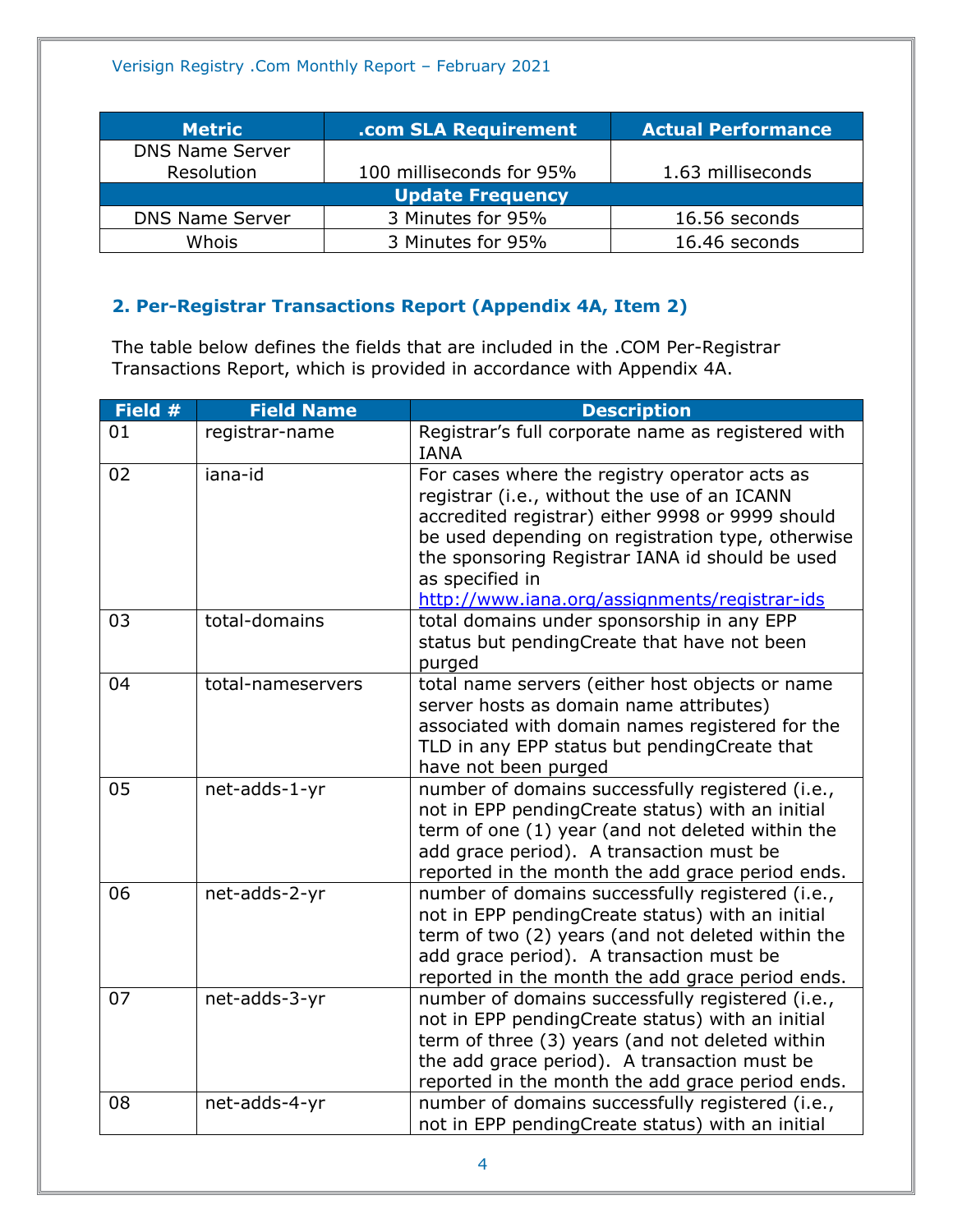| Field # | <b>Field Name</b> | <b>Description</b>                                 |
|---------|-------------------|----------------------------------------------------|
|         |                   | term of four (4) years (and not deleted within the |
|         |                   | add grace period). A transaction must be           |
|         |                   | reported in the month the add grace period ends.   |
| 09      | net-adds-5-yr     | number of domains successfully registered (i.e.,   |
|         |                   | not in EPP pendingCreate status) with an initial   |
|         |                   | term of five (5) years (and not deleted within the |
|         |                   | add grace period). A transaction must be           |
|         |                   | reported in the month the add grace period ends.   |
| 10      | net-adds-6-yr     | number of domains successfully registered (i.e.,   |
|         |                   | not in EPP pendingCreate status) with an initial   |
|         |                   | term of six (6) years (and not deleted within the  |
|         |                   | add grace period). A transaction must be           |
|         |                   | reported in the month the add grace period ends.   |
| 11      | net-adds-7-yr     | number of domains successfully registered (i.e.,   |
|         |                   | not in EPP pendingCreate status) with an initial   |
|         |                   | term of seven (7) years (and not deleted within    |
|         |                   | the add grace period). A transaction must be       |
|         |                   | reported in the month the add grace period ends.   |
| 12      | net-adds-8-yr     | number of domains successfully registered (i.e.,   |
|         |                   | not in EPP pendingCreate status) with an initial   |
|         |                   | term of eight (8) years (and not deleted within    |
|         |                   | the add grace period). A transaction must be       |
|         |                   | reported in the month the add grace period ends.   |
| 13      | net-adds-9-yr     | number of domains successfully registered (i.e.,   |
|         |                   | not in EPP pendingCreate status) with an initial   |
|         |                   | term of nine (9) years (and not deleted within the |
|         |                   | add grace period). A transaction must be           |
|         |                   | reported in the month the add grace period ends.   |
| 14      | net-adds-10-yr    | number of domains successfully registered (i.e.,   |
|         |                   | not in EPP pendingCreate status) with an initial   |
|         |                   | term of ten (10) years (and not deleted within the |
|         |                   | add grace period). A transaction must be           |
|         |                   | reported in the month the add grace period ends.   |
| 15      | net-renews-1-yr   | number of domains successfully renewed (i.e.,      |
|         |                   | not in EPP pendingRenew status) either             |
|         |                   | automatically or by command with a new renewal     |
|         |                   | period of one (1) year (and not deleted within the |
|         |                   | renew or auto-renew grace period). A transaction   |
|         |                   | must be reported in the month the renew or auto-   |
|         |                   | renew grace period ends.                           |
| 16      | net-renews-2-yr   | number of domains successfully renewed (i.e.,      |
|         |                   | not in EPP pending Renew status) either            |
|         |                   | automatically or by command with a renewal         |
|         |                   | period of two (2) years (and not deleted within    |
|         |                   | the renew or auto-renew grace period). A           |
|         |                   | transaction must be reported in the month the      |
|         |                   | renew or auto-renew grace period ends.             |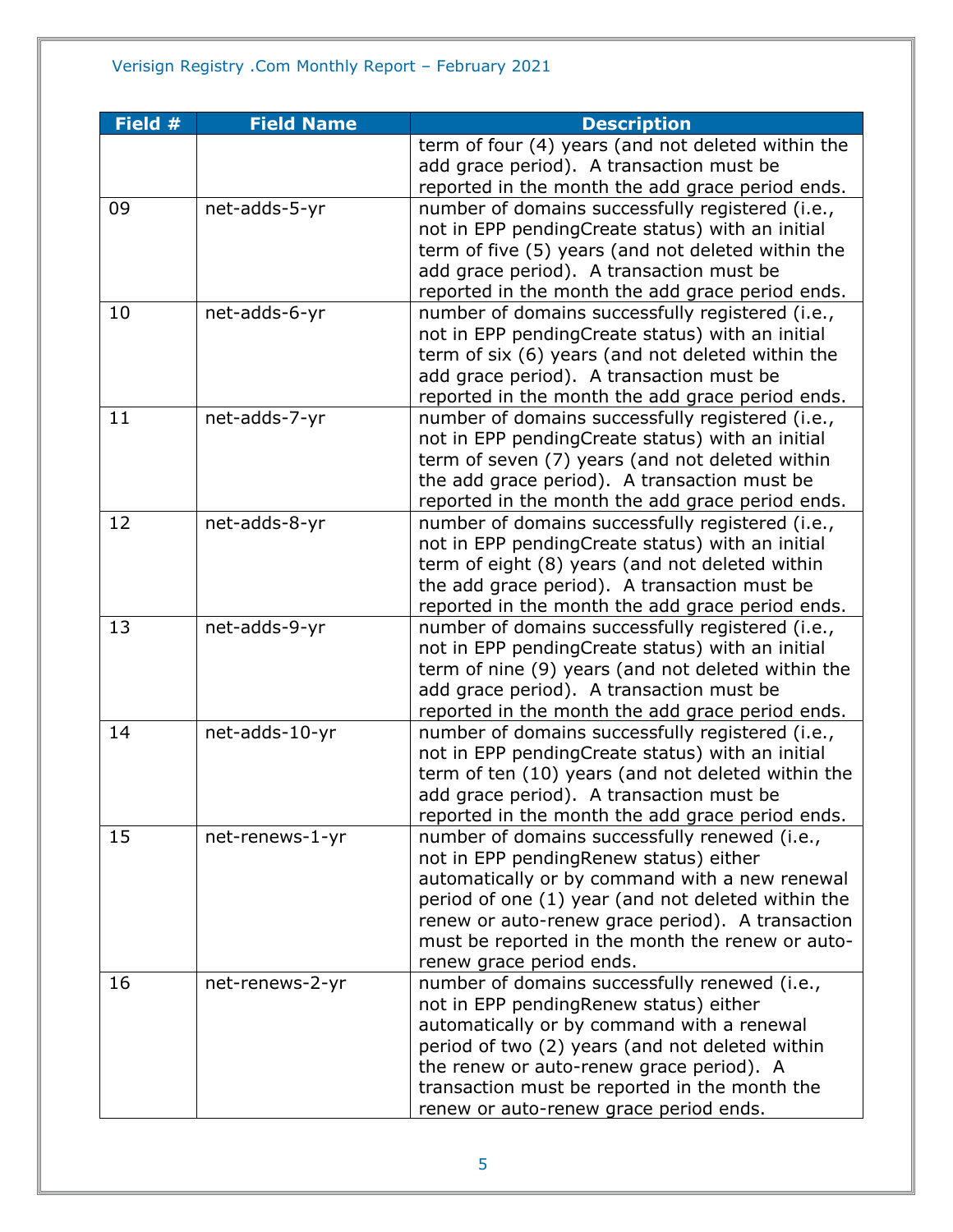| Field # | <b>Field Name</b> | <b>Description</b>                                                                                                                                                                                                                                                                                                                    |
|---------|-------------------|---------------------------------------------------------------------------------------------------------------------------------------------------------------------------------------------------------------------------------------------------------------------------------------------------------------------------------------|
| 17      | net-renews-3-yr   | number of domains successfully renewed (i.e.,<br>not in EPP pendingRenew status) either<br>automatically or by command with a new renewal<br>period of three (3) years (and not deleted within                                                                                                                                        |
|         |                   | the renew or auto-renew grace period). A<br>transaction must be reported in the month the<br>renew or auto-renew grace period ends.                                                                                                                                                                                                   |
| 18      | net-renews-4-yr   | number of domains successfully renewed (i.e.,<br>not in EPP pendingRenew status) either<br>automatically or by command with a new renewal<br>period of four (4) years (and not deleted within<br>the renew or auto-renew grace period). A<br>transaction must be reported in the month the<br>renew or auto-renew grace period ends.  |
| 19      | net-renews-5-yr   | number of domains successfully renewed (i.e.,<br>not in EPP pendingRenew status) either<br>automatically or by command with a new renewal<br>period of five (5) years (and not deleted within<br>the renew or auto-renew grace period). A<br>transaction must be reported in the month the<br>renew or auto-renew grace period ends.  |
| 20      | net-renews-6-yr   | number of domains successfully renewed (i.e.,<br>not in EPP pendingRenew status) either<br>automatically or by command with a new renewal<br>period of six (6) years (and not deleted within the<br>renew or auto-renew grace period). A transaction<br>must be reported in the month the renew or auto-<br>renew grace period ends.  |
| 21      | net-renews-7-yr   | number of domains successfully renewed (i.e.,<br>not in EPP pendingRenew status) either<br>automatically or by command with a new renewal<br>period of seven (7) years (and not deleted within<br>the renew or auto-renew grace period). A<br>transaction must be reported in the month the<br>renew or auto-renew grace period ends. |
| 22      | net-renews-8-yr   | number of domains successfully renewed (i.e.,<br>not in EPP pendingRenew status) either<br>automatically or by command with a new renewal<br>period of eight (8) years (and not deleted within<br>the renew or auto-renew grace period). A<br>transaction must be reported in the month the<br>renew or auto-renew grace period ends. |
| 23      | net-renews-9-yr   | number of domains successfully renewed (i.e.,<br>not in EPP pendingRenew status) either<br>automatically or by command with a new renewal<br>period of nine (9) years (and not deleted within<br>the renew or auto-renew grace period). A                                                                                             |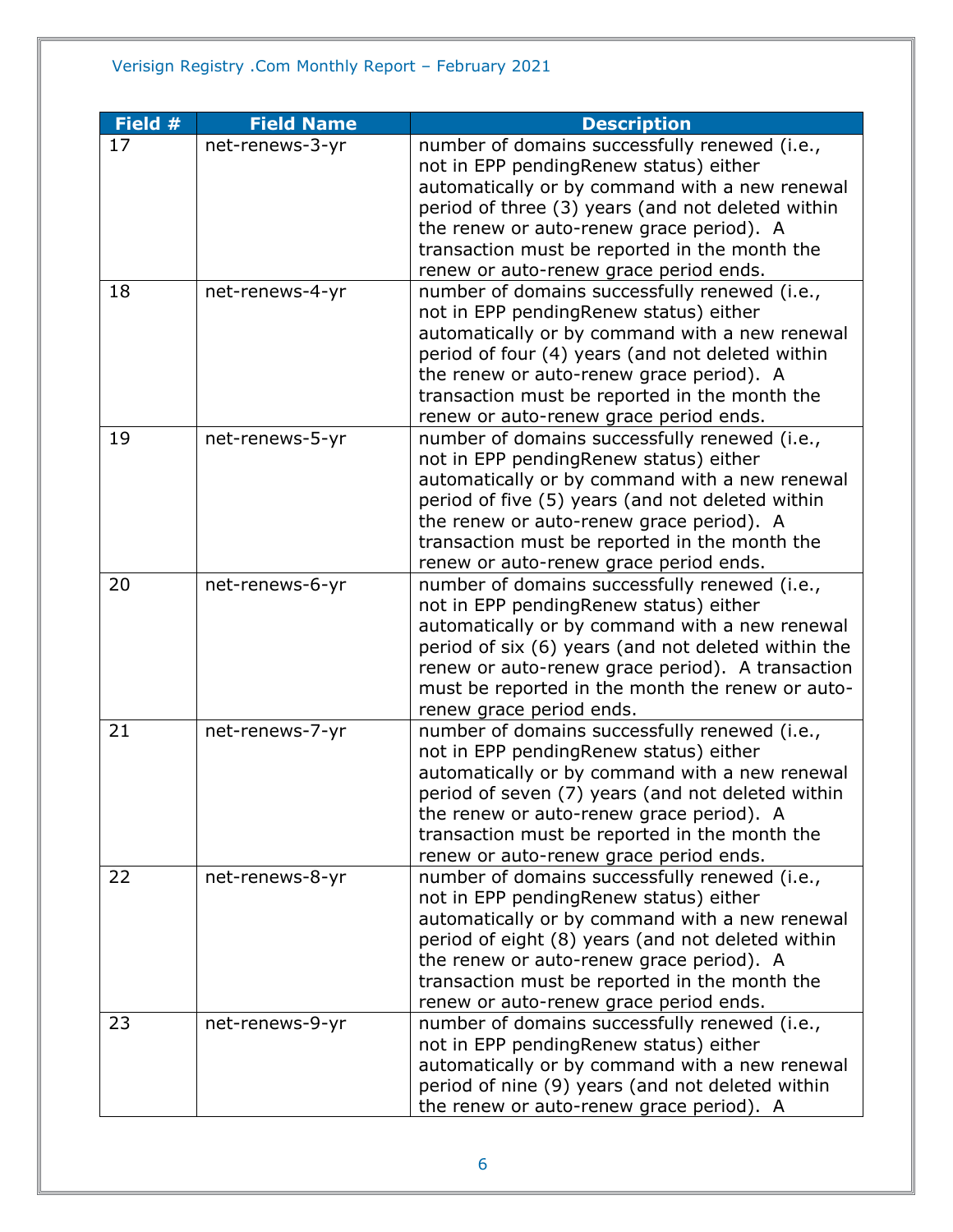| Field # | <b>Field Name</b>      | <b>Description</b>                                  |
|---------|------------------------|-----------------------------------------------------|
|         |                        | transaction must be reported in the month the       |
|         |                        | renew or auto-renew grace period ends.              |
| 24      | net-renews-10-yr       | number of domains successfully renewed (i.e.,       |
|         |                        | not in EPP pendingRenew status) either              |
|         |                        | automatically or by command with a new renewal      |
|         |                        | period of ten (10) years (and not deleted within    |
|         |                        | the renew or auto-renew grace period). A            |
|         |                        | transaction must be reported in the month the       |
|         |                        | renew or auto-renew grace period ends.              |
| 25      | transfer-gaining-      | number of domain transfers initiated by this        |
|         | successful             | registrar that were successfully completed (either  |
|         |                        | explicitly or automatically approved) and not       |
|         |                        | deleted within the transfer grace period. A         |
|         |                        | transaction must be reported in the month the       |
|         |                        | transfer grace period ends.                         |
| 26      | transfer-gaining-      | number of domain transfers initiated by this        |
|         | nacked                 | registrar that were rejected (e.g., EPP transfer    |
|         |                        | op="reject") by the other registrar                 |
| 27      | transfer-losing-       | number of domain transfers initiated by another     |
|         | successful             | registrar that were successfully completed (either  |
|         |                        | explicitly or automatically approved)               |
| 28      | transfer-losing-nacked | number of domain transfers initiated by another     |
|         |                        | registrar that this registrar rejected (e.g., EPP   |
|         |                        | transfer op="reject")                               |
| 29      | transfer-disputed-won  | number of transfer disputes in which this registrar |
|         |                        | prevailed (reported in the month where the          |
|         |                        | determination happened)                             |
| 30      | transfer-disputed-lost | number of transfer disputes this registrar lost     |
|         |                        | (reported in the month where the determination      |
|         |                        | happened)                                           |
| 31      | transfer-disputed-     | number of transfer disputes involving this          |
|         | nodecision             | registrar with a split or no decision (reported in  |
|         |                        | the month where the determination happened)         |
| 32      | deleted-domains-       | domains deleted within the add grace period         |
|         | grace                  | (does not include names deleted while in EPP        |
|         |                        | pendingCreate status). A deletion must be           |
|         |                        | reported in the month the name is purged.           |
| 33      | deleted-domains-       | domains deleted outside the add grace period        |
|         | nograce                | (does not include names deleted while in EPP        |
|         |                        | pendingCreate status). A deletion must be           |
|         |                        | reported in the month the name is purged.           |
| 34      | restored-domains       | domain names restored during reporting period       |
| 35      | restored-noreport      | total number of restored names for which a          |
|         |                        | restore report is required by the registry, but the |
|         |                        | registrar failed to submit it                       |
| 36      | agp-exemption-         | total number of AGP (add grace period)              |
|         | requests               | exemption requests                                  |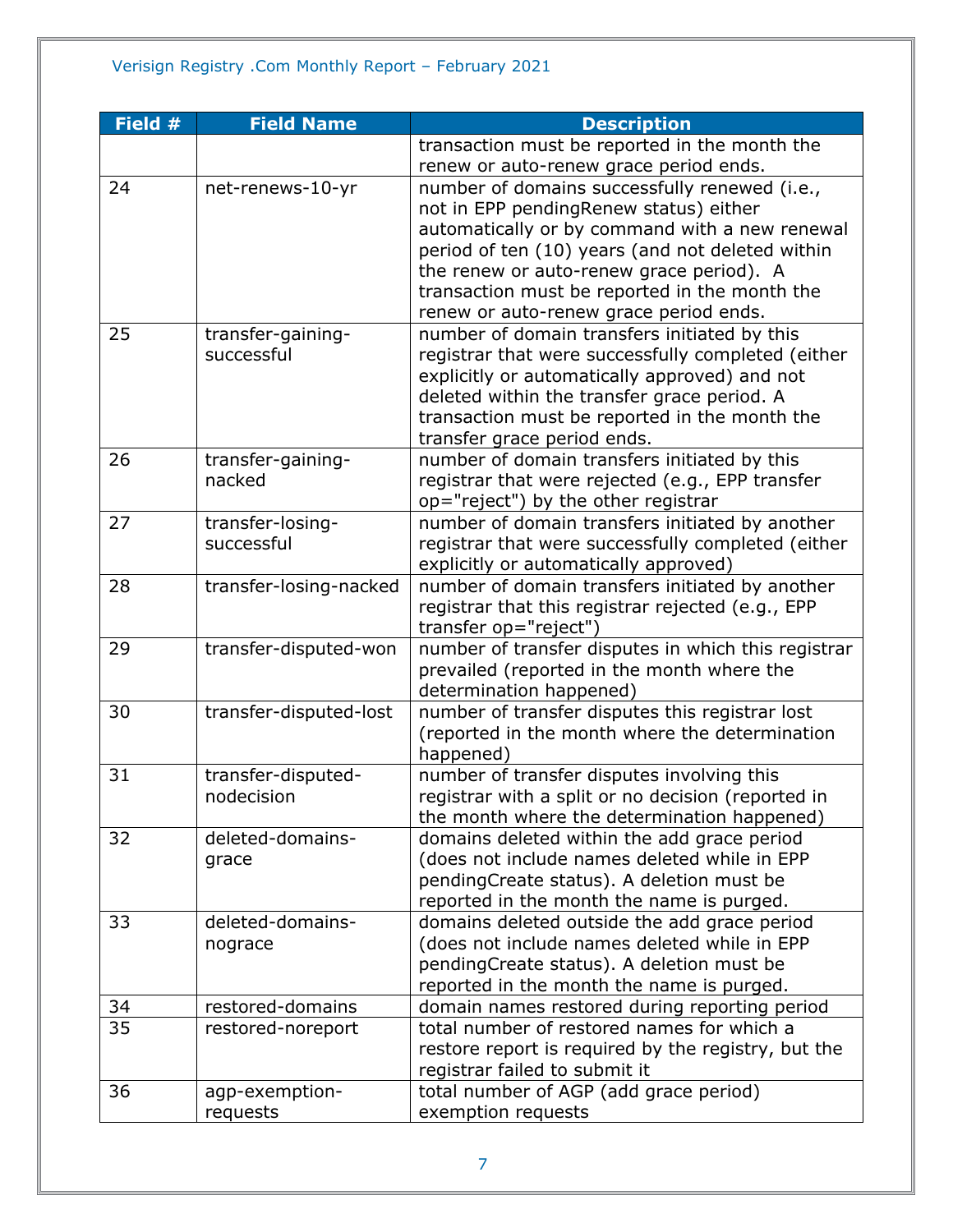#### Verisign Registry .Com Monthly Report – February 2021

| Field # | <b>Field Name</b> | <b>Description</b>                                |
|---------|-------------------|---------------------------------------------------|
| 37      | agp-exemptions-   | total number of AGP (add grace period)            |
|         | granted           | exemption requests granted                        |
| 38      | agp-exempted-     | total number of names affected by granted AGP     |
|         | domains           | (add grace period) exemption requests             |
| 39      | attempted-adds    | number of attempted (both successful and failed)  |
|         |                   | domain name create commands                       |
| 40      | consolidate-      | total number of days added to the expiration date |
|         | transaction-days  | of all domain names via consolidate/sync          |
|         |                   | transactions. The number of days of a             |
|         |                   | consolidate/sync transaction must be reported     |
|         |                   | here in the month the transaction took place.     |
| 41      | consolidate-      | total number of consolidate/sync transactions. A  |
|         | transactions      | transaction must be reported in the month the     |
|         |                   | transaction took place.                           |

### <span id="page-7-0"></span>**3. Registry Functions Activity Report (Appendix 4A, Item 3)**

The table below defines the fields that are included in the .COM Registry Functions Activity Report, which is provided in accordance with Appendix 4A.

| Field # | <b>Field Name</b>             | <b>Description</b>                                                                                                                                                                                                                                                         |
|---------|-------------------------------|----------------------------------------------------------------------------------------------------------------------------------------------------------------------------------------------------------------------------------------------------------------------------|
| 01      | operational-registrars        | number of operational registrars at the end of the<br>reporting period                                                                                                                                                                                                     |
| 02      | zfa-passwords                 | number of active zone file access passwords at<br>the end of the reporting period; "CZDS" may be<br>used instead of the number of active zone file<br>access passwords, if the Centralized Zone Data<br>Service (CZDS) is used to provide the zone file to<br>the end user |
| 03      | whois-43-queries              | number of WHOIS (port-43) queries responded<br>during the reporting period                                                                                                                                                                                                 |
| 04      | web-whois-queries             | number of Web-based Whois queries responded<br>during the reporting period, not including<br>searchable Whois                                                                                                                                                              |
| 05      | searchable-whois-<br>queries  | number of searchable Whois queries responded<br>during the reporting period, if offered                                                                                                                                                                                    |
| 06      | dns-udp-queries-<br>received  | number of DNS queries received over UDP<br>transport during the reporting period                                                                                                                                                                                           |
| 07      | dns-udp-queries-<br>responded | number of DNS queries received over UDP<br>transport that were responded during the<br>reporting period                                                                                                                                                                    |
| 08      | dns-tcp-queries-<br>received  | number of DNS queries received over TCP<br>transport during the reporting period                                                                                                                                                                                           |
| 09      | dns-tcp-queries-<br>responded | number of DNS queries received over TCP<br>transport that were responded during the<br>reporting period                                                                                                                                                                    |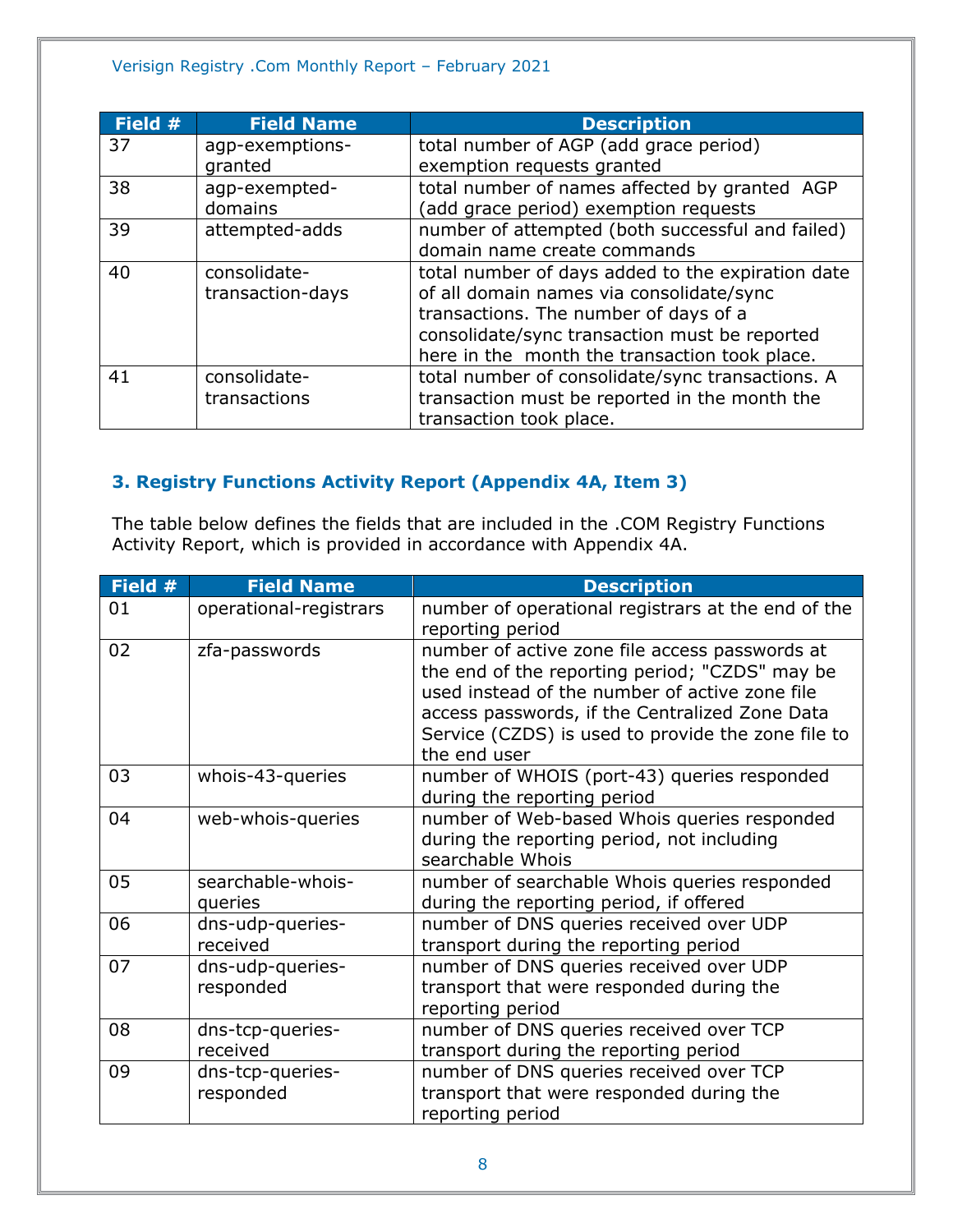#### Verisign Registry .Com Monthly Report – February 2021

| Field # | <b>Field Name</b>       | <b>Description</b>                               |
|---------|-------------------------|--------------------------------------------------|
| 10      | srs-dom-check           | number of SRS (EPP and any other interface)      |
|         |                         | domain name "check" requests responded during    |
|         |                         | the reporting period                             |
| 11      | srs-dom-create          | number of SRS (EPP and any other interface)      |
|         |                         | domain name "create" requests responded during   |
|         |                         | the reporting period                             |
| 12      | srs-dom-delete          | number of SRS (EPP and any other interface)      |
|         |                         | domain name "delete" requests responded during   |
|         |                         | the reporting period                             |
| 13      | srs-dom-info            | number of SRS (EPP and any other interface)      |
|         |                         | domain name "info" requests responded during     |
|         |                         | the reporting period                             |
| 14      | srs-dom-renew           | number of SRS (EPP and any other interface)      |
|         |                         | domain name "renew" requests responded during    |
|         |                         | the reporting period                             |
| 15      | srs-dom-rgp-restore-    | number of SRS (EPP and any other interface)      |
|         | report                  | domain name RGP "restore" requests delivering a  |
|         |                         | restore report responded during the reporting    |
|         |                         | period                                           |
| 16      | srs-dom-rgp-restore-    | number of SRS (EPP and any other interface)      |
|         | request                 | domain name RGP "restore" requests responded     |
|         |                         | during the reporting period                      |
| 17      | srs-dom-transfer-       | number of SRS (EPP and any other interface)      |
|         | approve                 | domain name "transfer" requests to approve       |
|         |                         | transfers responded during the reporting period  |
| 18      | srs-dom-transfer-       | number of SRS (EPP and any other interface)      |
|         | cancel                  | domain name "transfer" requests to cancel        |
|         |                         | transfers responded during the reporting period  |
| 19      | srs-dom-transfer-query  | number of SRS (EPP and any other interface)      |
|         |                         | domain name "transfer" requests to query about   |
|         |                         | a transfer responded during the reporting period |
| 20      | srs-dom-transfer-reject | number of SRS (EPP and any other interface)      |
|         |                         | domain name "transfer" requests to reject        |
|         |                         | transfers responded during the reporting period  |
| 21      | srs-dom-transfer-       | number of SRS (EPP and any other interface)      |
|         | request                 | domain name "transfer" requests to request       |
|         |                         | transfers responded during the reporting period  |
| 22      | srs-dom-update          | number of SRS (EPP and any other interface)      |
|         |                         | domain name "update" requests (not including     |
|         |                         | RGP restore requests) responded during the       |
|         |                         | reporting period                                 |
| 23      | srs-host-check          | number of SRS (EPP and any other interface)      |
|         |                         | host "check" requests responded during the       |
|         |                         | reporting period                                 |
| 24      | srs-host-create         | number of SRS (EPP and any other interface)      |
|         |                         | host "create" requests responded during the      |
|         |                         | reporting period                                 |